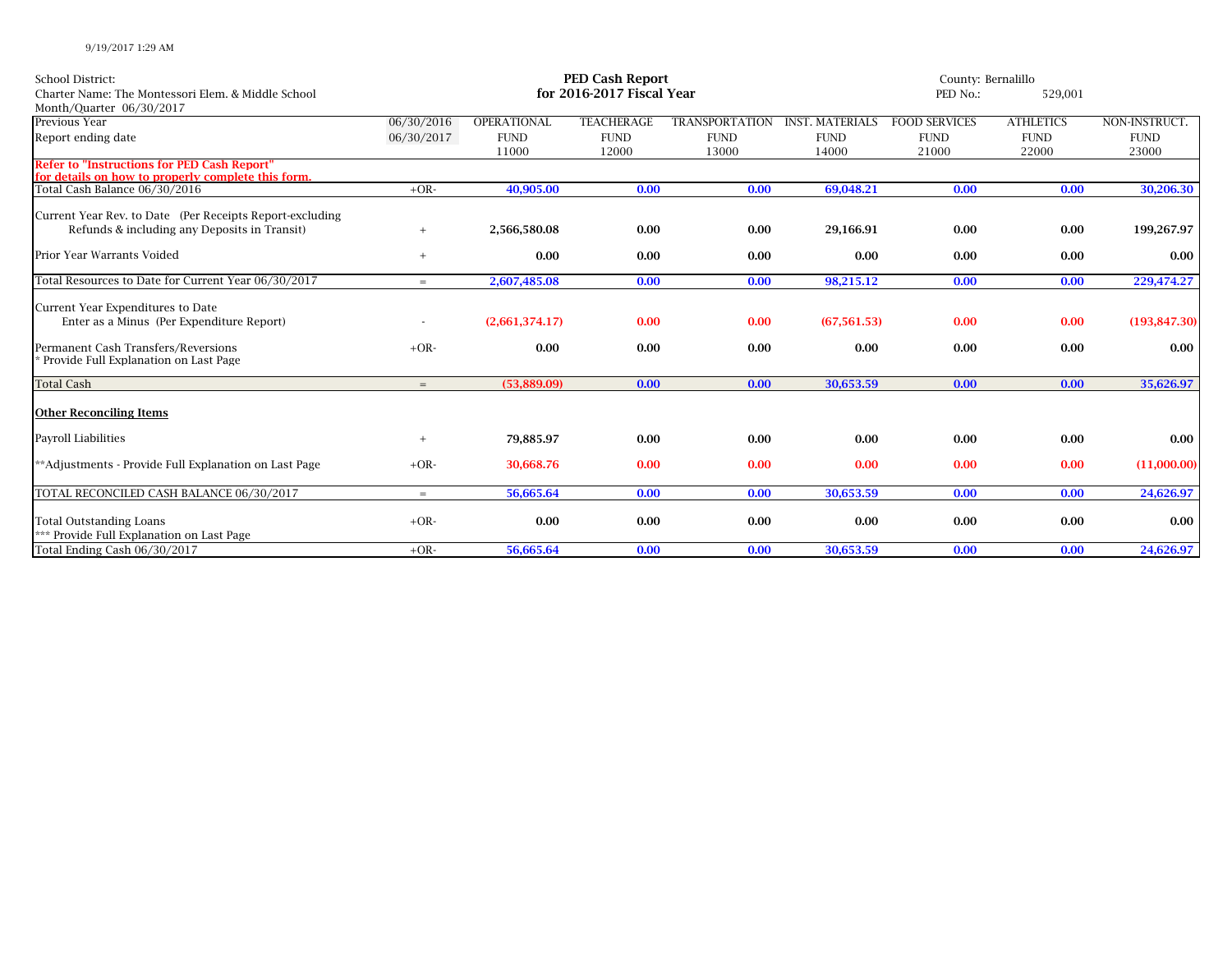| <b>School District:</b>                                  |        |                    | <b>PED Cash Report</b>    |               |                    | County:<br>PED No.: | Bernalillo      |                 |
|----------------------------------------------------------|--------|--------------------|---------------------------|---------------|--------------------|---------------------|-----------------|-----------------|
| Charter Name: The Montessori Elem. & Middle School       |        |                    | for 2016-2017 Fiscal Year |               |                    | 529,001             |                 |                 |
| Month/Quarter 06/30/2017                                 |        |                    |                           |               |                    |                     |                 |                 |
|                                                          |        | <b>FEDERAL</b>     | <b>FEDERAL</b>            | <b>LOCAL</b>  | <b>STATE</b>       | <b>STATE</b>        | <b>LOCAL OR</b> | <b>BOND</b>     |
|                                                          |        | <b>FLOWTHROUGH</b> | <b>DIRECT</b>             | <b>GRANTS</b> | <b>FLOWTHROUGH</b> | <b>DIRECT</b>       | <b>STATE</b>    | <b>BUILDING</b> |
|                                                          |        | <b>FUND</b>        | ${\rm FUND}$              | <b>FUND</b>   | <b>FUND</b>        | <b>FUND</b>         | <b>FUND</b>     | <b>FUND</b>     |
|                                                          |        | 24000              | 25000                     | 26000         | 27000              | 28000               | 29000           | 31100           |
|                                                          |        |                    |                           |               |                    |                     |                 |                 |
| Total Cash Balance 06/30/2016                            | $=$    | 0.00               | 0.00                      | 0.00          | 0.00               | 0.00                | 0.00            | 0.00            |
|                                                          |        | $\mathbf{r}$       |                           |               |                    |                     |                 |                 |
| Current Year Rev. to Date (Per Receipts Report-excluding |        |                    |                           |               |                    |                     |                 |                 |
| Refunds & including any Deposits in Transit)             | $^{+}$ | 101,512.21         | 0.00                      | 0.00          | 0.00               | 0.00                | 0.00            | 0.00            |
| Prior Year Warrants Voided                               | $+$    | 0.00               | 0.00                      | 0.00          | 0.00               | 0.00                | 0.00            | 0.00            |
| Total Resources to Date for Current Year 06/30/2017      | $=$    | 101,512.21         | 0.00                      | 0.00          | 0.00               | 0.00                | 0.00            | 0.00            |
| Current Year Expenditures to Date                        |        |                    |                           |               |                    |                     |                 |                 |
| Enter as a Minus (Per Expenditure Report)                |        | (101, 512.21)      | 0.00                      | 0.00          | 0.00               | 0.00                | 0.00            | 0.00            |
| Permanent Cash Transfers/Reversions                      | $+OR-$ | 0.00               | 0.00                      | 0.00          | 0.00               | 0.00                | 0.00            | 0.00            |
| * Provide Full Explanation on Last Page                  |        |                    |                           |               |                    |                     |                 |                 |
| <b>Total Cash</b>                                        | $=$    | 0.00               | 0.00                      | 0.00          | 0.00               | 0.00                | 0.00            | 0.00            |
| <b>Other Reconciling Items</b>                           |        |                    |                           |               |                    |                     |                 |                 |
| <b>Payroll Liabilities</b>                               | $+$    | 0.00               | 0.00                      | 0.00          | 0.00               | 0.00                | 0.00            | $0.00\,$        |
| **Adjustments - Provide Full Explanation on Last Page    |        | 0.00               | 0.00                      | 0.00          | 0.00               | 0.00                | 0.00            | 0.00            |
|                                                          |        |                    |                           |               |                    |                     |                 |                 |
| TOTAL RECONCILED CASH BALANCE 06/30/2017                 | $=$    | 0.00               | 0.00                      | 0.00          | 0.00               | 0.00                | 0.00            | 0.00            |
| <b>Total Outstanding Loans</b>                           | $+OR-$ | 0.00               | 0.00                      | 0.00          | 0.00               | 0.00                | 0.00            | 0.00            |
| *** Provide Full Explanation on Last Page                |        |                    |                           |               |                    |                     |                 |                 |
| Total Ending Cash 06/30/2017                             | $+OR-$ | 0.00               | 0.00                      | 0.00          | 0.00               | 0.00                | 0.00            | 0.00            |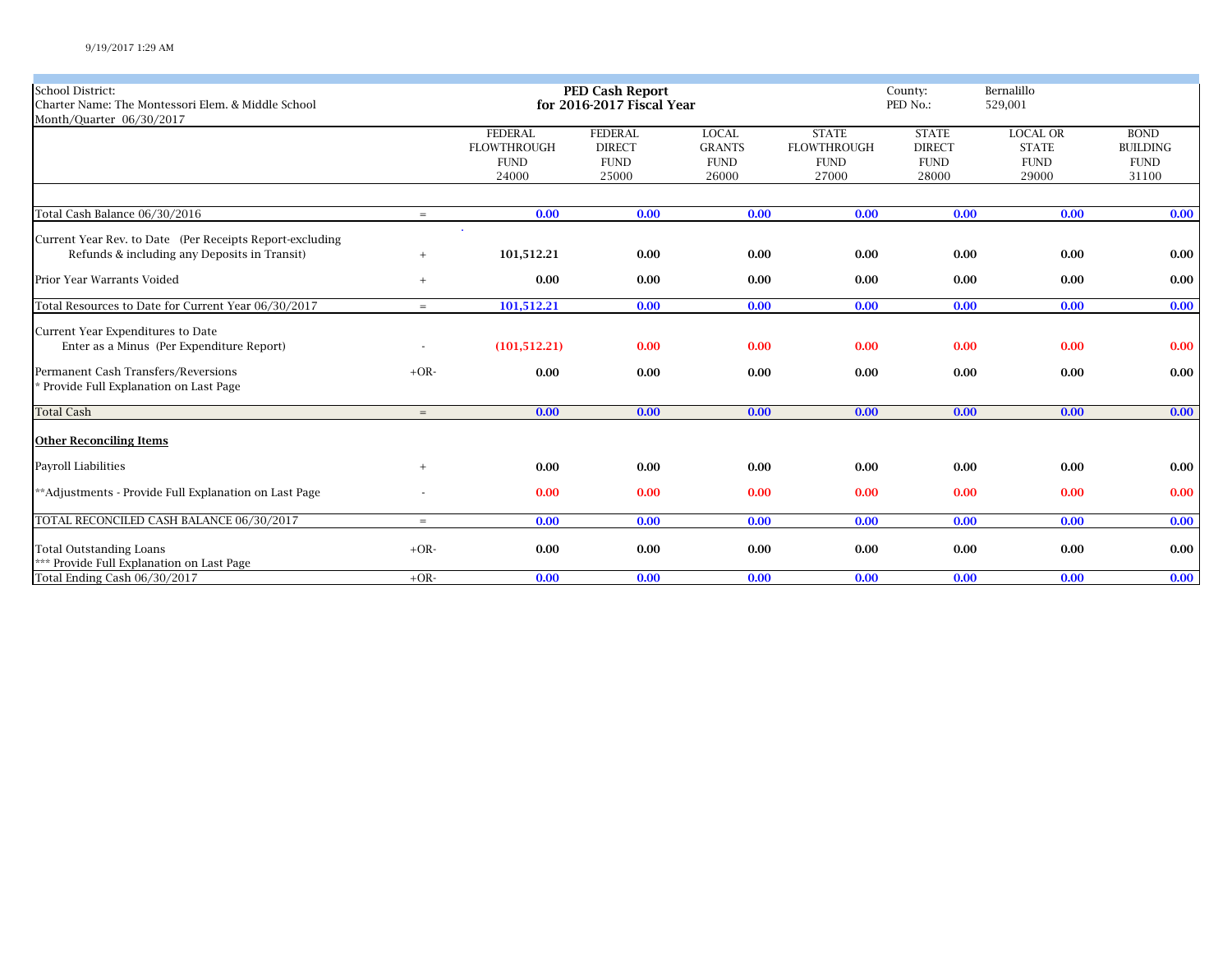| <b>School District:</b>                                  |        |                       | <b>PED Cash Report</b>    |                     | County:               | Bernalillo   |                                 |                       |
|----------------------------------------------------------|--------|-----------------------|---------------------------|---------------------|-----------------------|--------------|---------------------------------|-----------------------|
| Charter Name: The Montessori Elem. & Middle School       |        |                       | for 2016-2017 Fiscal Year |                     |                       | PED No.:     | 529,001                         |                       |
| Month/Quarter 06/30/2017                                 |        |                       |                           |                     |                       |              |                                 |                       |
|                                                          |        | PUBLIC SCHOOL         | SPECIAL CAPITAL           | SPECIAL CAPITAL     | SPECIAL CAPITAL       |              | CAPITAL IMPROV. CAPITAL IMPROV. | <b>CAPITAL IMPROV</b> |
|                                                          |        | <b>CAPITAL OUTLAY</b> | <b>OUTLAY LOCAL</b>       | <b>OUTLAY STATE</b> | <b>OUTLAY FEDERAL</b> | <b>HB</b> 33 | <b>SB9-STATE</b>                | SB9-LOCAL             |
|                                                          |        | 31200                 | 31300                     | 31400               | 31500                 | 31600        | 31700                           | 31701                 |
|                                                          |        |                       |                           |                     |                       |              |                                 |                       |
| Total Cash Balance 06/30/2016                            | $=$    | (71, 876.50)          | 0.00                      | (114,640.00)        | 0.00                  | 518,868.65   | 165,939.92                      | 0.00                  |
| Current Year Rev. to Date (Per Receipts Report-excluding |        |                       |                           |                     |                       |              |                                 |                       |
| Refunds & including any Deposits in Transit)             | $+$    | 373,002.50            | 0.00                      | 114,640.00          | 0.00                  | 254,063.46   | 0.00                            | 125,183.56            |
|                                                          |        |                       |                           |                     |                       |              |                                 |                       |
| Prior Year Warrants Voided                               | $+$    | 0.00                  | 0.00                      | 0.00                | 0.00                  | 0.00         | 0.00                            | 0.00                  |
| Total Resources to Date for Current Year 06/30/2017      | $=$    | 301,126.00            | 0.00                      | 0.00                | 0.00                  | 772,932.11   | 165,939.92                      | 125,183.56            |
| Current Year Expenditures to Date                        |        |                       |                           |                     |                       |              |                                 |                       |
| Enter as a Minus (Per Expenditure Report)                |        | (301, 126.00)         | 0.00                      | 0.00                | 0.00                  | (34, 401.67) | 0.00                            | (97,617.04)           |
| Permanent Cash Transfers/Reversions                      | $+OR-$ | 0.00                  | 0.00                      | 0.00                | 0.00                  | 0.00         | (165, 939.92)                   | 165,939.92            |
| <sup>*</sup> Provide Full Explanation on Last Page       |        |                       |                           |                     |                       |              |                                 |                       |
|                                                          |        |                       |                           |                     |                       |              |                                 |                       |
| <b>Total Cash</b>                                        | $=$    | 0.00                  | 0.00                      | 0.00                | 0.00                  | 738,530.44   | 0.00                            | 193,506.44            |
|                                                          |        |                       |                           |                     |                       |              |                                 |                       |
| <b>Other Reconciling Items</b>                           |        |                       |                           |                     |                       |              |                                 |                       |
| Payroll Liabilities                                      | $+$    | 0.00                  | 0.00                      | 0.00                | 0.00                  | 0.00         | 0.00                            | $0.00\,$              |
| **Adjustments - Provide Full Explanation on Last Page    |        | 0.00                  | 0.00                      | 0.00                | 0.00                  | 0.00         | 0.00                            | 0.00                  |
|                                                          |        |                       |                           |                     |                       |              |                                 |                       |
| TOTAL RECONCILED CASH BALANCE 06/30/2017                 | $=$    | 0.00                  | 0.00                      | 0.00                | 0.00                  | 738,530.44   | 0.00                            | 193,506.44            |
| <b>Total Outstanding Loans</b>                           | $+OR-$ | 0.00                  | 0.00                      | 0.00                | 0.00                  | 0.00         | 0.00                            | 0.00                  |
| *** Provide Full Explanation on Last Page                |        |                       |                           |                     |                       |              |                                 |                       |
| Total Ending Cash 06/30/2017                             | $+OR-$ | 0.00                  | 0.00                      | 0.00                | 0.00                  | 738.530.44   | 0.00                            | 193,506.44            |
|                                                          |        |                       |                           |                     |                       |              |                                 |                       |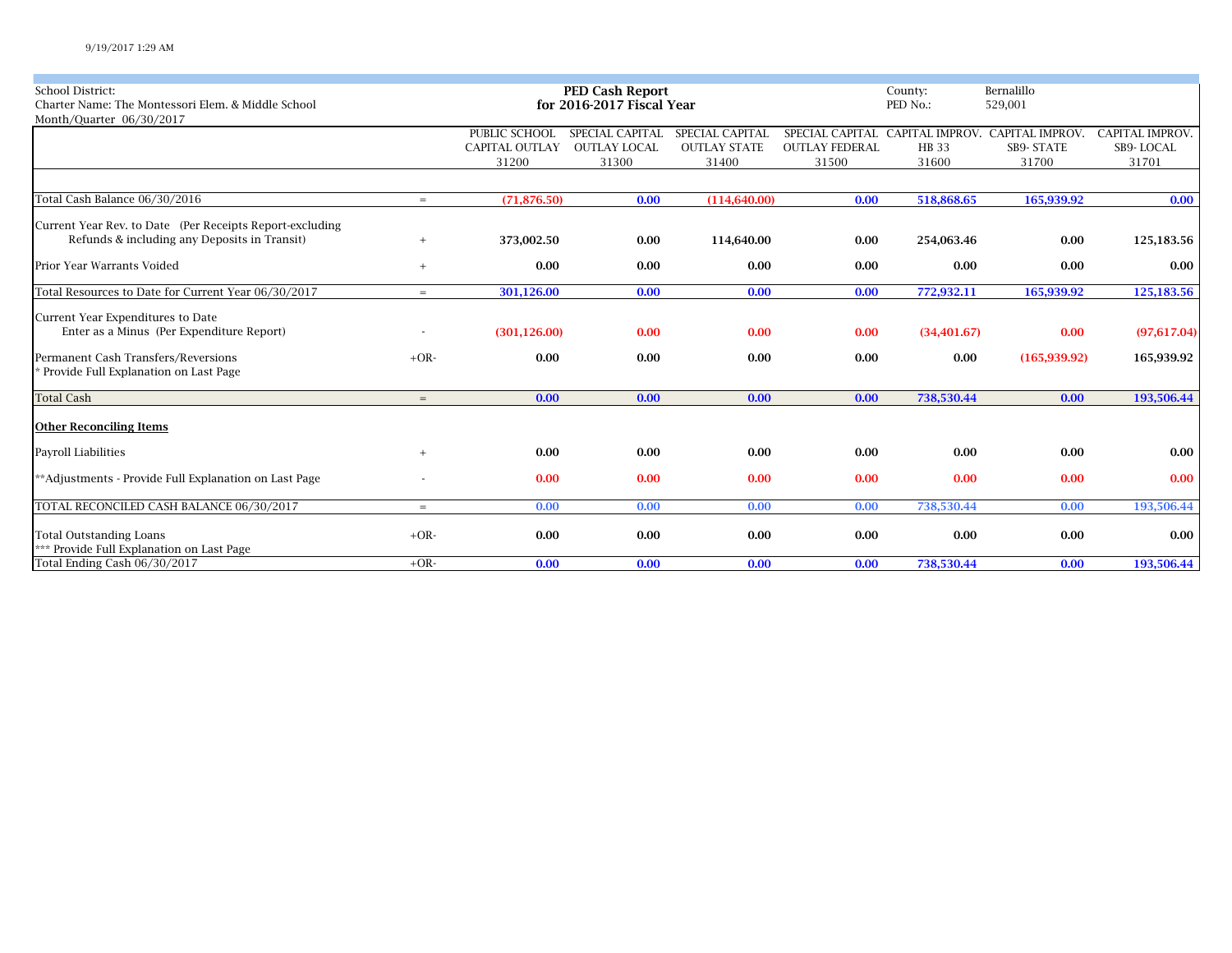| <b>School District:</b><br>Charter Name: The Montessori Elem. & Middle School<br>Month/Quarter 06/30/2017 |        |                                             | <b>PED Cash Report</b><br>for 2016-2017 Fiscal Year |                                   |                                             | County:<br>PED No.:                                |                                              |                                        |
|-----------------------------------------------------------------------------------------------------------|--------|---------------------------------------------|-----------------------------------------------------|-----------------------------------|---------------------------------------------|----------------------------------------------------|----------------------------------------------|----------------------------------------|
|                                                                                                           |        | <b>ENERGY</b><br><b>EFFICIENCY</b><br>31800 | ED. TECH<br><b>EQUIP ACT</b><br>31900               | PSCOC 20%<br><b>FUND</b><br>32100 | <b>DEBT SERVICE</b><br><b>FUND</b><br>41000 | <b>DEFERRED SICK</b><br><b>LEAVE FUND</b><br>42000 | ED TECH DEBT<br><b>SERVICE FUND</b><br>43000 | <b>GRAND TOTAL</b><br><b>ALL FUNDS</b> |
|                                                                                                           |        |                                             |                                                     |                                   |                                             |                                                    |                                              |                                        |
| Total Cash Balance 06/30/2016                                                                             | $=$    | 0.00                                        | 0.00                                                | 0.00                              | 0.00                                        | 0.00                                               | 0.00                                         | 638,451.58                             |
| Current Year Rev. to Date (Per Receipts Report-excluding<br>Refunds & including any Deposits in Transit)  | $+$    | 0.00                                        | 0.00                                                | 0.00                              | 0.00                                        | 0.00                                               | 0.00                                         | 3,763,416.69                           |
| Prior Year Warrants Voided                                                                                | $+$    | 0.00                                        | 0.00                                                | 0.00                              | 0.00                                        | 0.00                                               | 0.00                                         | $0.00\,$                               |
| Total Resources to Date for Current Year 06/30/2017                                                       | $=$    | 0.00                                        | 0.00                                                | 0.00                              | 0.00                                        | 0.00                                               | 0.00                                         | 4,401,868.27                           |
| Current Year Expenditures to Date<br>Enter as a Minus (Per Expenditure Report)                            |        | 0.00                                        | 0.00                                                | 0.00                              | 0.00                                        | 0.00                                               | 0.00                                         | (3,457,439.92)                         |
| Permanent Cash Transfers/Reversions<br>* Provide Full Explanation on Last Page                            | $+OR-$ | 0.00                                        | 0.00                                                | 0.00                              | 0.00                                        | 0.00                                               | 0.00                                         | 0.00                                   |
| <b>Total Cash</b>                                                                                         | $=$    | 0.00                                        | 0.00                                                | 0.00                              | 0.00                                        | 0.00                                               | 0.00                                         | 944,428.35                             |
| <b>Other Reconciling Items</b>                                                                            |        |                                             |                                                     |                                   |                                             |                                                    |                                              |                                        |
| Payroll Liabilities                                                                                       | $+$    | 0.00                                        | 0.00                                                | 0.00                              | 0.00                                        | 0.00                                               | 0.00                                         | 79,885.97                              |
| **Adjustments - Provide Full Explanation on Last Page                                                     |        | 0.00                                        | 0.00                                                | 0.00                              | 0.00                                        | 0.00                                               | 0.00                                         | 19,668.76                              |
| TOTAL RECONCILED CASH BALANCE 06/30/2017                                                                  | $=$    | 0.00                                        | 0.00                                                | 0.00                              | 0.00                                        | 0.00                                               | 0.00                                         | 1,043,983.08                           |
| <b>Total Outstanding Loans</b><br>*** Provide Full Explanation on Last Page                               | $+OR-$ | 0.00                                        | 0.00                                                | 0.00                              | 0.00                                        | 0.00                                               | 0.00                                         | $0.00\,$                               |
| Total Ending Cash 06/30/2017                                                                              | $+OR-$ | 0.00                                        | 0.00                                                | 0.00                              | 0.00                                        | 0.00                                               | 0.00                                         | 1,043,983.08                           |